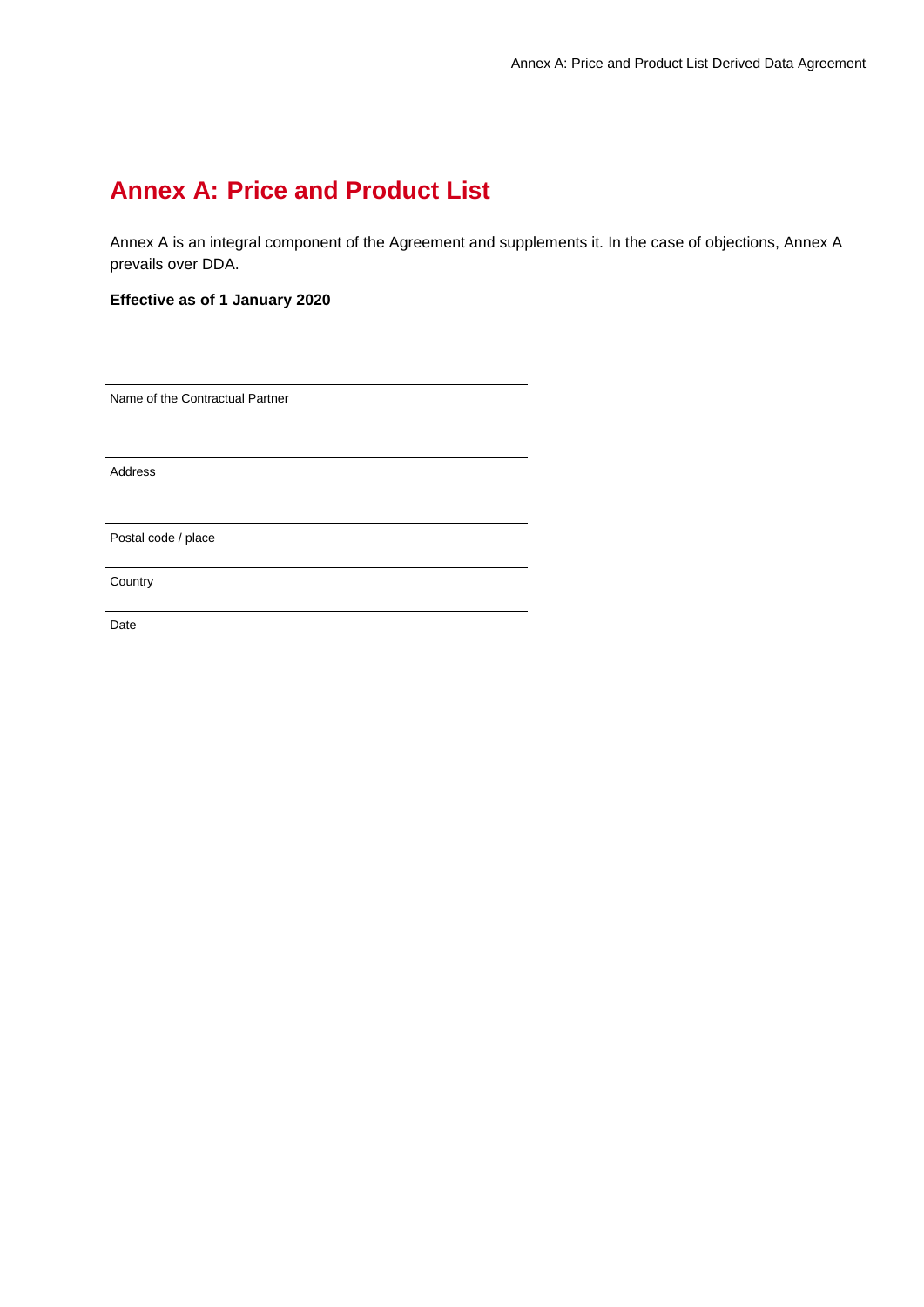### **License Fees**

- **All license fees are understood to be exclusive of value added tax.**
- **Unless otherwise stated, the monthly license fees are due for every product used pursuant to Annex A.**
- The license fees pursuant to Annex A for real-time Market Data also include the Non-display/Derived Data use of delayed Market Data pursuant to Annex A
- In the event of a direct connection to a WBAG data feed, the license fees and Technical Service Fees pursuant to Annex 1 of the Market Data Agreement are added. The Technical Service Fees are due only once for a Contractual Partner that is simultaneously party to a Market Data Agreement and to a Derived Data Agreement with WBAG.
- The license fees pursuant to Annex A of the stock exchanges of Albania, Banja Luka, Belgrade, Ljubljana, Macedonia, Zagreb, Kazakhstan and Energy Exchange Austria include all types of use of the Derived Data and Non-display use until further notice.

### **Derived Data Use**

Derived Data includes all works and/or products generated from or through the use of Market Data. Annex A comprises the following categories of Derived Data use of the Market Data:

#### **1. Index calculation**

Use of Market Data for the purpose of calculating and disseminating one or more indices by the Contractual Partner.

#### **2. Index calculation for third parties**

Use of Market Data for the purpose of calculating and disseminating one or more indices by the Contractual Partner for a third party. The license fee is due once per Contractual Partner.

#### **3. CFD use**

Use of Market Data for calculating and supplying prices for trading in contracts for difference (CFDs), espreads (spread betting) and/or binary options. When the prices used for CFDs, spread betting or binary option are Market Data, dissemination of Market Data to third parties is deemed given and the rules of the Market Data Agreement apply. In this case, a Market Data Agreement must be concluded and the provisions of the Market Data Agreement apply.

#### **4. Other uses**

The use of Market Data for purposes other than Non-display use for trading activities, CFD use and/or index calculation, for example, risk management, profit/loss calculations, portfolio valuation, quantitative analyses, fund administration, volume-weighted average prices (VWAPs), net asset value calculation (NAVs), analytical indicators, portfolio management or pricing.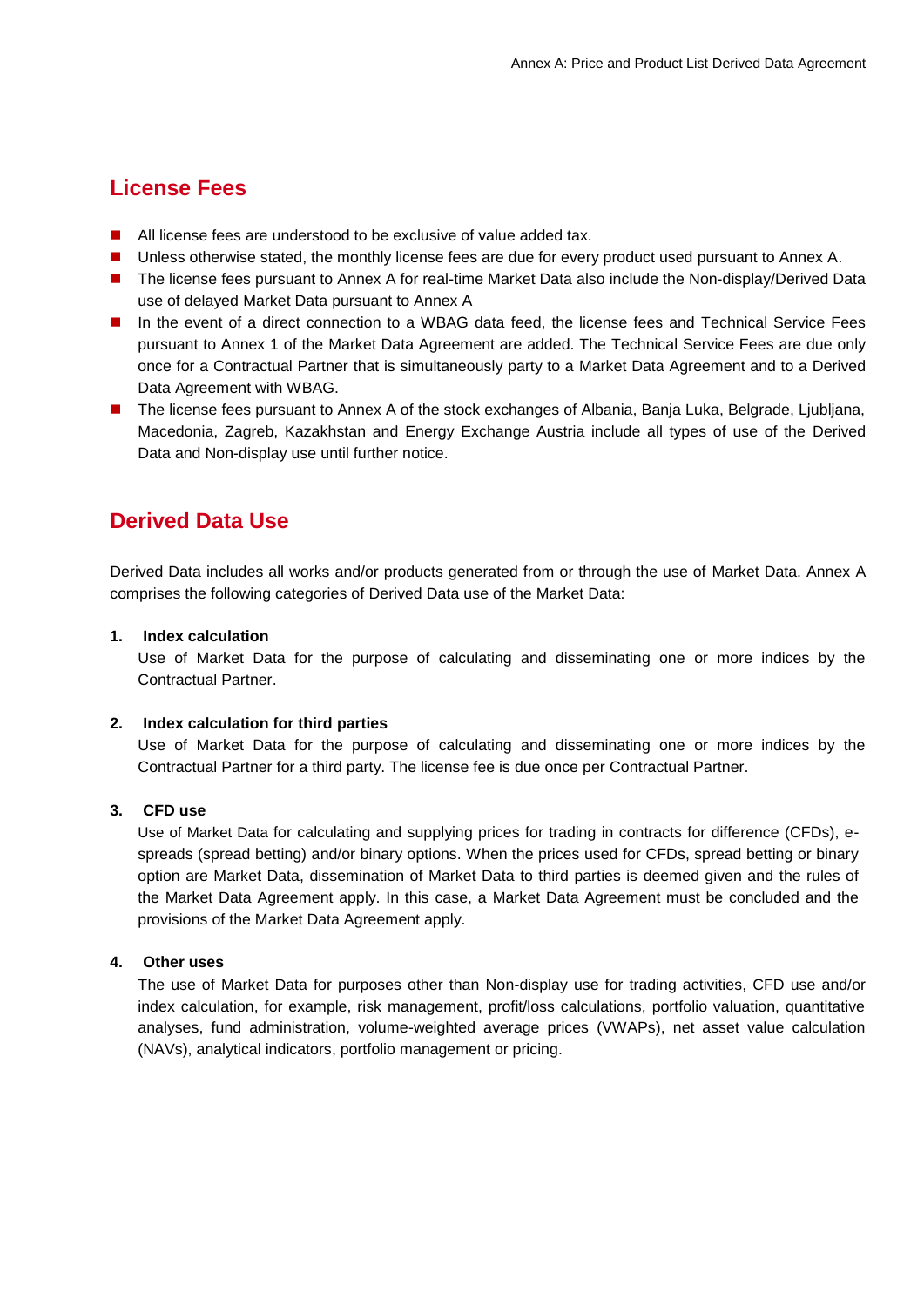### **Non-display use for trading activities**

Use of the Market Data for trading activities. Examples of trading activities are, in particular, automated or semi-automated order/quote generation, order pegging, use of the Market Data as reference prices for trading purposes, smart order routing, order management, execution management, market making in the trading system of the Contractual Partners or of a third party, 'black box' trading, algorithmic trading, program trading and the operation of a trading platform.

If Market Data are also displayed within the Non-display use, the conclusion of a Market Data Agreement is additionally required. The license fees listed in Annex 1 of the Market Data Agreement as well as data fees for end users are due additionally.

Annex A comprises the following categories of the Non-display use for trading activities:

#### **1. Trading platform**

Use of the Market Data within the scope of the operation of a trading platform of the Contractual Partner. The concept of trading platform includes, for example, multilateral trading systems (MTFs), organized trading systems (OTFs), alternative trading systems, broker crossing systems, dark pools and systematic internalisers.

The Non-display license fees for trading platforms include the license fees for proprietary trading and agent trading as well as for proprietary trading or agent trading.

#### **2. Proprietary and agent trading**

Internal use of the Market Data for the purposes of (1) proprietary trading, i.e., trading in one's own name and for own account, as well as (2) agent trading, i.e., trading for a third party and on behalf of a third party or trading in one's own name but on behalf of a third party.

#### **3. Proprietary or agent trading**

Internal use of the Market Data for the purposes of (1) proprietary trading, i.e., trading in one's own name and for own account, or (2) agent trading, i.e., trading for a third party and on behalf of a third party or trading in one's own name but on behalf of a third party.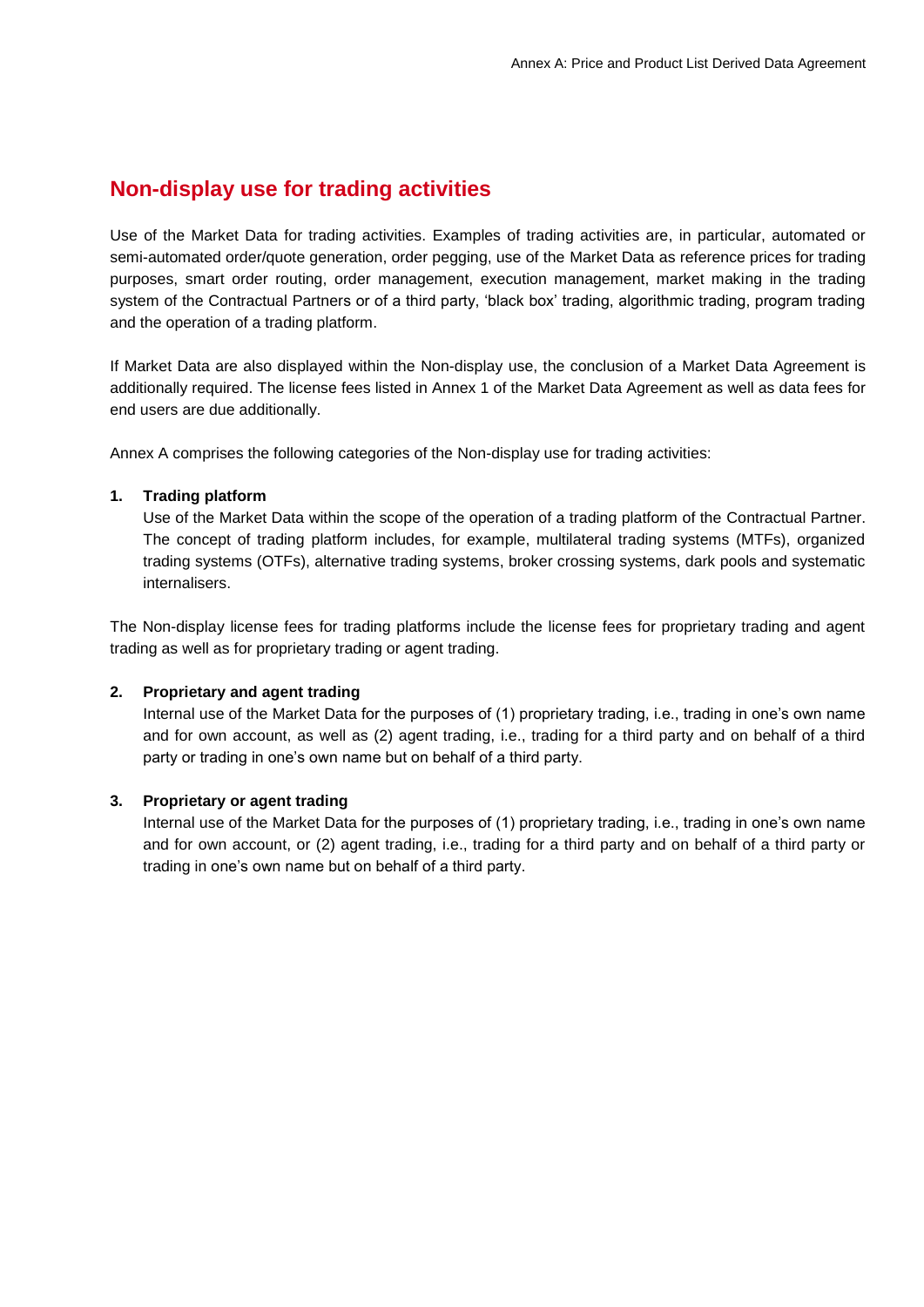## **Prices and Products**

| <b>Vienna</b> (EUR per month)                                              | real time                              | delayed |  |
|----------------------------------------------------------------------------|----------------------------------------|---------|--|
| Derived Data Index Calculation                                             | 2,100                                  | 1,000   |  |
| Derived Data Index Calculation for third parties                           | 1,250                                  | 585     |  |
| <b>Other Uses</b>                                                          | 1.500                                  | 700     |  |
| Other Uses in combination with another Derived Data/Non-display<br>product | 375                                    | 165     |  |
| Derived Data CFD use                                                       | 2.100                                  | 1.000   |  |
| Non-display Trading Platform                                               | 2.100                                  | 1.000   |  |
| Non-display Proprietary and Agent Trading                                  | 1,700                                  | 800     |  |
| Non-display Proprietary or Agent Trading                                   | 1,500                                  | 700     |  |
| Overall product Derived Data/Non-display without Index                     |                                        |         |  |
| calculation & Index calculation for third parties                          | 3.625                                  | 1.710   |  |
| <b>Global Market</b>                                                       | Free of charge until further<br>notice |         |  |

| <b>License fees</b> (EUR per month)                                                                                      | real time |  |
|--------------------------------------------------------------------------------------------------------------------------|-----------|--|
| Prague - PSE Derived Data use index Calculation                                                                          | 300       |  |
| Prague - PSE Derived Data use index Calculation for third parties                                                        | 165       |  |
| Prague - PSE Other Uses                                                                                                  | 200       |  |
| Prague - PSE Other Uses in combination with another Derived Data/Non-<br>display product                                 | 50        |  |
| Prague - PSE CFD use                                                                                                     | 300       |  |
| Prague - PSE Non-display Trading Platform                                                                                | 300       |  |
| Prague - PSE Non-display Proprietary and Agent Trading                                                                   | 230       |  |
| Prague - PSE Non-display Proprietary or Agent Trading                                                                    | 200       |  |
| Prague - PSE Overall product Derived Data/Non-display without Index<br>Calculation & Index Calculation for third parties | 520       |  |
| Albania – ALSE Derived Data and Non-display use                                                                          | 150       |  |
| Banja Luka - BLSE Derived Data and Non-display use                                                                       | 150       |  |
| Belgrade - BELEX Derived Data and Non-display use                                                                        | 150       |  |
| Ljubljana - LJSE Derived Data and Non-display use                                                                        | 200       |  |
| Macedonia - MSE Derived Data and Non-display use                                                                         | 150       |  |
| Zagreb – ZSE Derived Data and Non-display use                                                                            | 275       |  |

| <b>License fees</b> (USD per month)         | real time |  |
|---------------------------------------------|-----------|--|
| Kazakhstan - KASE Derived Data Internal Use | 350       |  |
| Kazakhstan - KASE Derived Data Distribution | 500       |  |

| <b>WBAG MIFID II APA Service (EUR per month)</b> |  |
|--------------------------------------------------|--|
|                                                  |  |

APA Data Vienna **free** of charge until further notice

 $\overline{\Box}$